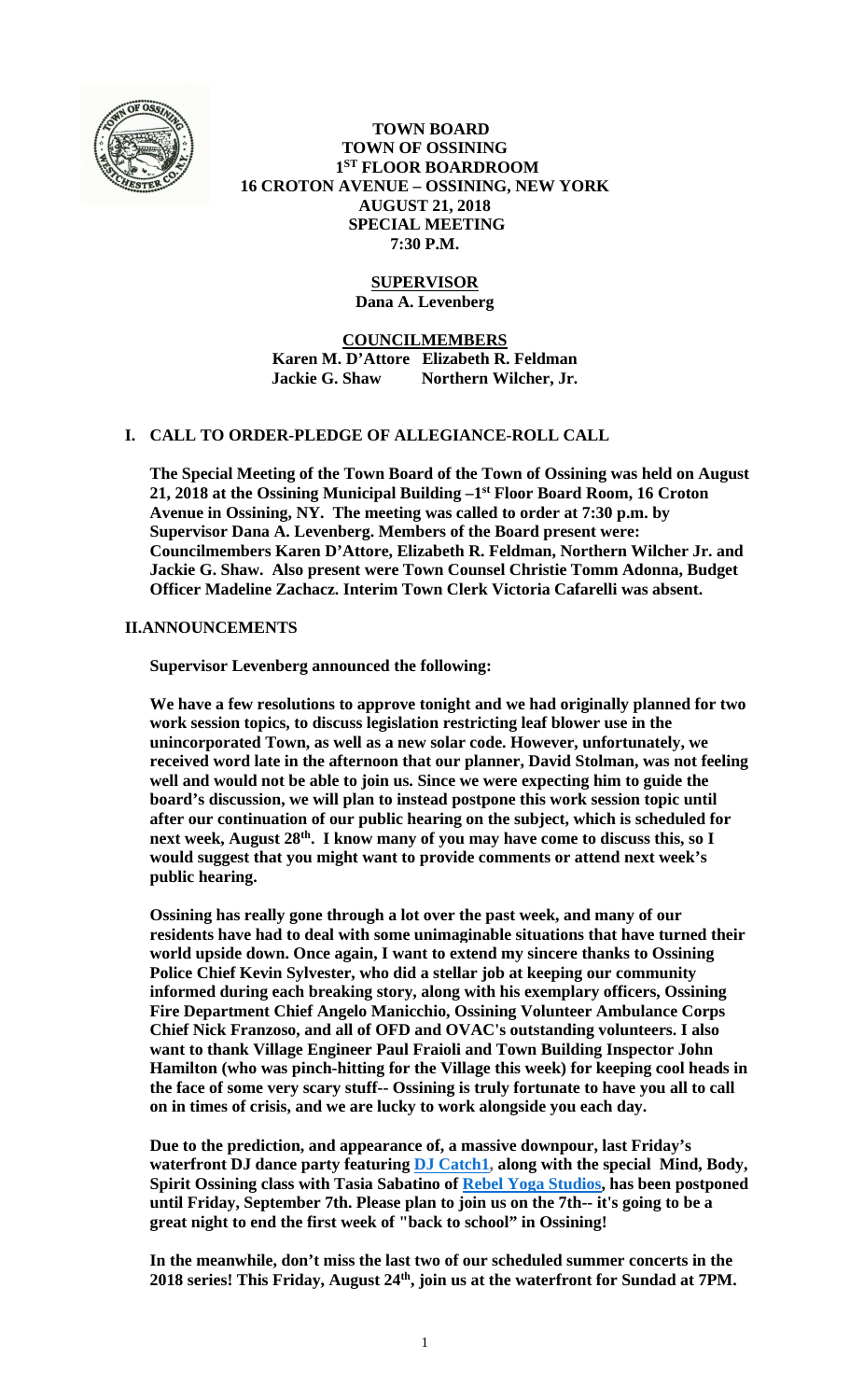Next Friday, August 31<sup>st</sup>, our concert will begin with Ossining's own Culture Hound **at 7PM and will wrap up with the Old Mill Singers at 8PM. Thanks to everyone who has joined us this summer for the fantastic series—we have had a few weather issues, but overall, it's been a summer for the record books!** 

**This Saturday, August 25th, is the Italian Heritage Festival hosted by the Columbus Lodge #692. Between 2PM and 10PM, visit Louis Engel Waterfront Park for food, rides, raffles with entertainment by Doug Ferony and Band. Come enjoy this annual community celebration, all are welcome. If the weather doesn't cooperate, not to fear-- rain date is Sunday, August 26th.** 

On Thursday, September 6<sup>th</sup>, Westchester County will be holding a vote by member **municipalities on the Shared Services plan mandated by New York State. Many of us have been working with the County to find new, innovative ways of sharing. We are hoping that public input will help flesh out the County's plan and so next Tuesday, August 28th, please mark your calendars for Westchester County's third public hearing on the Shared Services Plan for the same County-wide shared services plan mandated by New York State. Don't miss your chance to weigh in at the White Plains Public Library Auditorium between 3 and 5PM. You can learn about the plan by visiting westchestergov.com/shared-services.** 

**On Wednesday, August 29th, the Ossining School District will be hosting a Welcome Party for new families with children entering the school district in Ossining on Everett Avenue near Park School, beginning at 9:30AM. There will be lots of local organizations represented, so spread the word and meet some new neighbors!** 

**Although a few weeks out, we have a lot of exciting events coming up in September. Don't tell the little ones, but "Back to School" time is almost here! When you're out and about shopping for school supplies, consider picking up some extras for students in our community who could use a boost. The J.W. Cofield Scholarship Ministry, in partnership with Star of Bethlehem Church, will be holding their "Back 2 School Bash" on Saturday, September 1st between Noon and 3PM. They are looking for backpacks and school supplies-- can you help? Donations can be brought to the Church at 304 Spring Street or to IFCA at 138 Spring Street.** 

**Save the date for the Down to Earth Farmer's Market on September 8th-- the Annual Corn Roast is a community favorite, and perfect for getting in those last few tastes of the summer season! It is also Climate Action Day and you can learn how you can help sustain our planet. Also that day? The Ossining Matters 5K/2M Run/Walk! It should be a beautiful day for a romp through the Village. Check out www.ossiningmatters.org for some more info about the routes and how to register-- proceeds go to benefit additional programs and opportunities for students not covered by the annual district budget. Plus there's still time to register for Lobsterfest that night through the Greater Ossining Chamber of Commerce. This is always a great event so get on the list now to mark a lobster dinner as your own!** 

#### **III.LIAISON REPORTS**

### **IV.DEPARTMENTAL REPORTS**

**Departmental Report: Thomas Warren, Town Comptroller** 

**Town Comptroller Thomas Warren read the following report:** 

**Town Comptroller Thomas Warren thanked Supervisor Levenberg and the Town Board for inviting him to present a mid-year Town financial review, and said that he was pleased to represent the Finance Department, and thanked his staff who works hard, especially Deputy Comptroller Dale Ferreira, and the new Accountant in the office (here almost one year), Liz Naccari.** 

**There are three reasons as to why late July/August/early September period was a good time to review Town finances and discuss the nature and timing of the major revenue**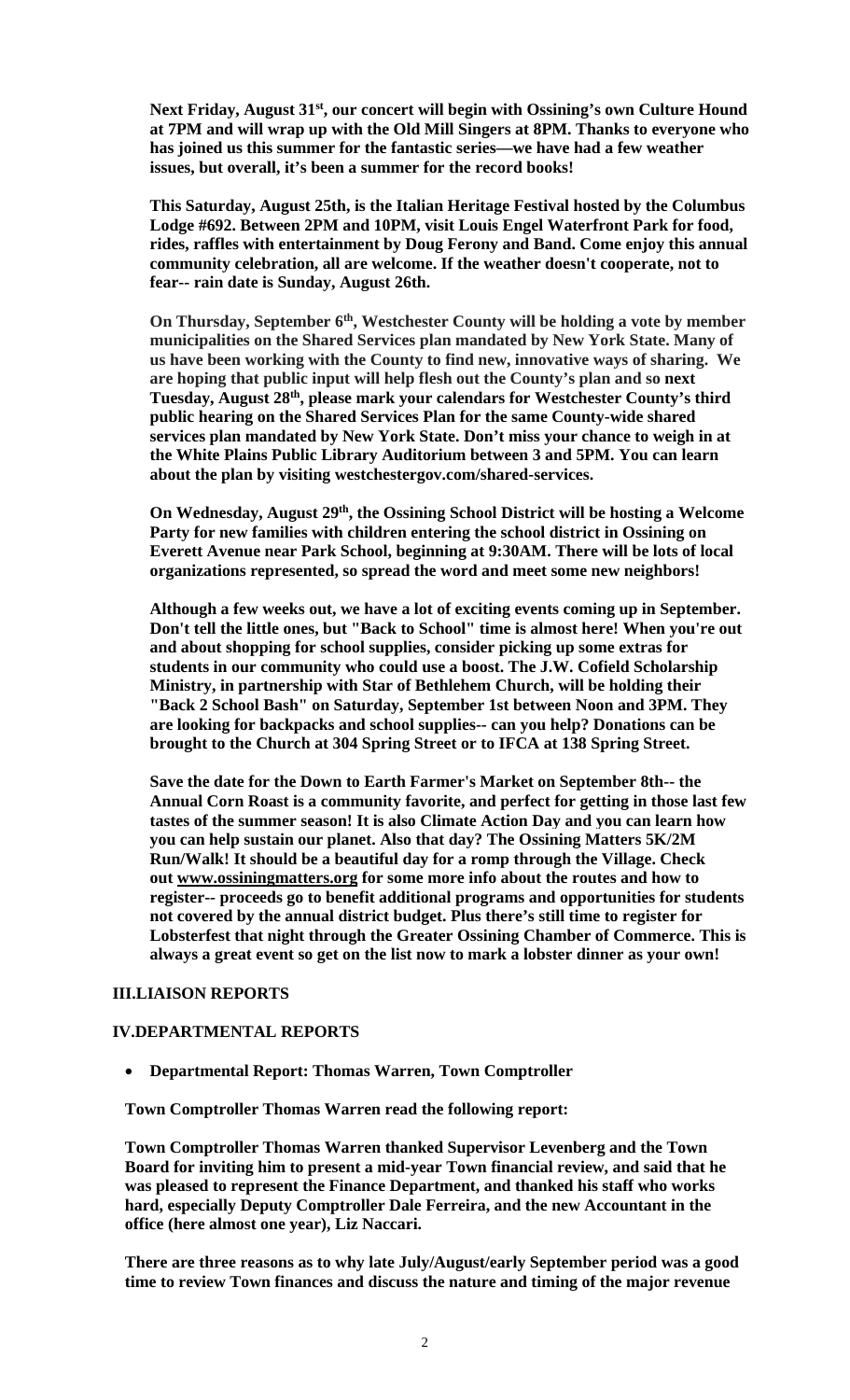**categories and expenditure categories. (1) August is when the Town generally goes to the "bond market" to borrow moneys for capital projects, and part of the process may involve needing a bond rating from Moody's Investors Service to sell serial bonds. Although, this year the Town was only issuing a one year Bond Anticipation Note (BAN), so no bond rating was necessary, which saved money by not having to pay for a bond rating. The Town has an underlying bond rating of Aa2, which is in the "excellent credit" category. (2) Another reason for reviewing Town finances year-todate at this time of year is that large revenues are slow to show trends (for example, second quarter of sales tax distribution revenues is received in August, and the Nutrition Program state/federal aid is very slow to materialize), and on the expenditure side, budget variances (positive and negative) may start showing, so the Town can react and make budget changes to keep things in check. (3) Reviewing the Town's budget vs. actual status at this time of year may also help the Town to develop the next year budget. For instance, downward revenue trends may need to be factored in, or there may be a need to increase appropriations.** 

**Auditor's Report: Just last month, we had a presentation from our auditors at O'Connor Davies, who reported on the excellent financial condition that the Town is in – a very healthy fund balance, coupled with very low outstanding debt.** 

**BAN Sale: This year's Bond Anticipation Notes (BAN) borrowing was \$2,202,791, which was about \$472,000 less than 2017's BAN borrowing. There were no new borrowing additions to this year's BAN, only roll-over of the prior year BAN after the budgeted paydown and an additional \$126,063 from Highway fund balance. The BAN includes the following projects: Old Albany Post Road Dead-End Improvements, Tax Reassessment Phases II & III, Spray Park Project, LED Streetlighting Project, Improvements at Dale Cemetery (2017), and Heavy Machinery & Equipment (2017). On the Old Albany Post Road Dead-End project, we had to retire \$126,063 more than was budgeted in the 2018, because the first of the three borrowings on this project had reached the maximum five years borrowing life without being converted to a long-term serial bond, and it was not cost-effective to issue such a bond this year, as we are still working with FEMA to get more Federal aid on this project. Our recommendation is to use Highway Fund fund balance to make this additional debt payment, which is consistent with the Town's fund balance policy, and we will submit this budget modification for the Town Board's approval at next week's legislative session.** 

**When the Town opened the bids for the sale of the BAN, we received three competitive bids, all of which were closely grouped with net interest costs ranging between about 2.01% and 2.39%. We accepted the low bid from Jefferies LLC, for 2.0079% net interest cost, and had the BAN closing last week.** 

**Revenues: There are three large revenues to monitor, and which generally guide the revenue side of the budget: property taxes, mortgage tax, and sales tax distribution.** 

**Property Tax revenues for the year won't be known until we calculate the 60 day availability amount at the end of February 2019, but there are certain trends that we can look at now. Tax Receiver Holly Perlowitz recently filed her July monthly report, which included commentary on collection of delinquent taxes, and that current unpaid tax liens are less than those unpaid a year ago. In fact, unpaid taxes and tax liens year to year at the end of July are \$65,278 less this year, which is 5% less. So, we don't know at this time how property tax collections will fare for the year, other than the year-toyear monitoring and comparisons. And, in the end, the amount of unpaid taxes taken to tax liens is such a small percentage of the total levies collected by the Receiver of Taxes, so it may not necessarily be that big a factor. Plus, the Town generally receives all of its property taxes, one way or another.** 

**Mortgage Tax revenues for the first half of 2018, \$279,520, is consistent with that received in prior years 2013 to 2016, and should allow the Town to achieve our budgeted Mortgage Tax revenues estimate of \$546,281 for the year. Unfortunately, the Mortgage Tax revenues of \$1,010,883 received in 2017 appears to have been just a onetime high revenue amount. The Town had not seen \$1 million in annual Mortgage Tax revenues since 2008, before the Great Recession.**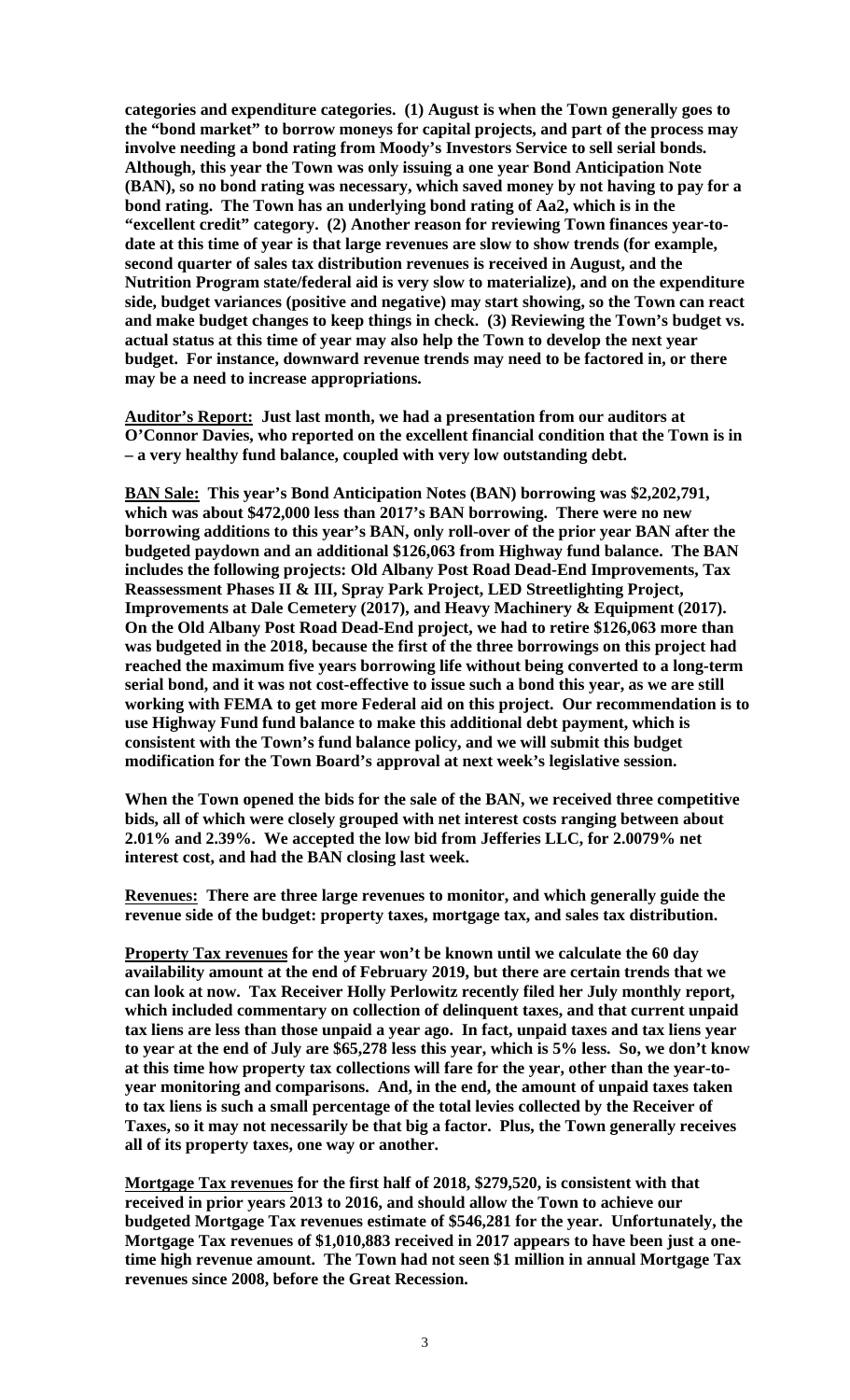**Sales Tax Distribution revenues are typical for 2018. This month, we just received our second quarterly Sales Tax Distribution payment, which brings the two payments to date to \$425,123, which is 7% more than the amount received for the first two quarters in 2016, and is 60.7% of our budgeted Sales Tax Distribution revenues estimate of \$700,000 for the year.** 

**Expenditures to Date: On the expenditure side, much of the budget is predictable, for salaries and employee benefits, debt service, and many types of contractual expenditures. Due to the large number of expenditure accounts, I generally look at categories of expenditures (such as personal services, equipment, contractual expenses, employee benefits, etc.) to ensure that expenditures by category are trending as expected. I also factor in the type of expense, as payroll expenses show up quicker than contractual expenses due to the nature of the accounts payable process. In summary, for 2018 so far, expenses are generally trending as expected, with no unforeseen challenges for the Town.** 

**However, there are two large vehicle/equipment capital purchases this year that need budget modifications to provide the needed appropriation to keep the budget in check: Parks Dept truck \$59,841, and Highway street sweeper \$71,780. Our recommendation is to memorialize the decision to use fund balance to finance a portion of these items with appropriation of fund balance in a budget modification, which we can provide the Town Board for adoption at next week's legislative meeting.** 

**So, the good news on the expenditures side, plus the good revenue trends so far in 2018, I'd conclude that the Town is still in excellent financial condition, and the Town should end the 2018 budget year in very good shape.** 

## **V.PUBLIC COMMENT ON AGENDA ITEMS**

## **VI.BOARD RESOLUTIONS**

**A. Approval of Minutes-Special Meeting** 

**Councilmember D'Attore moved and it was seconded by Councilmember Feldman that the following be approved:** 

**Resolved, that the Town Board of the Town of Ossining hereby approves the August 7, 2018 minutes of the Special Meeting as presented.** 

> **Motion Carried 3-2-0 Ayes: D'Attore, Feldman & Levenberg Abstain: Shaw & Wilcher**

## **B. Approval of Voucher Detail Report**

**Councilmember D'Attore moved and it was seconded by Councilmember Shaw that the following be approved:** 

**Resolved, that the Town Board hereby approves the Voucher Detail Report dated August 21, 2018 in the amount of \$167,919.27.** 

 **Motion Carried: Unanimously** 

**C. Resolution Authorizing the Town Supervisor to Sign a Memorandum of Understanding with Neutron Holdings, Inc. D/B/A Lime Bike**

**Councilmember D'Attore moved and it was seconded by Councilmember Feldman that the following be approved:**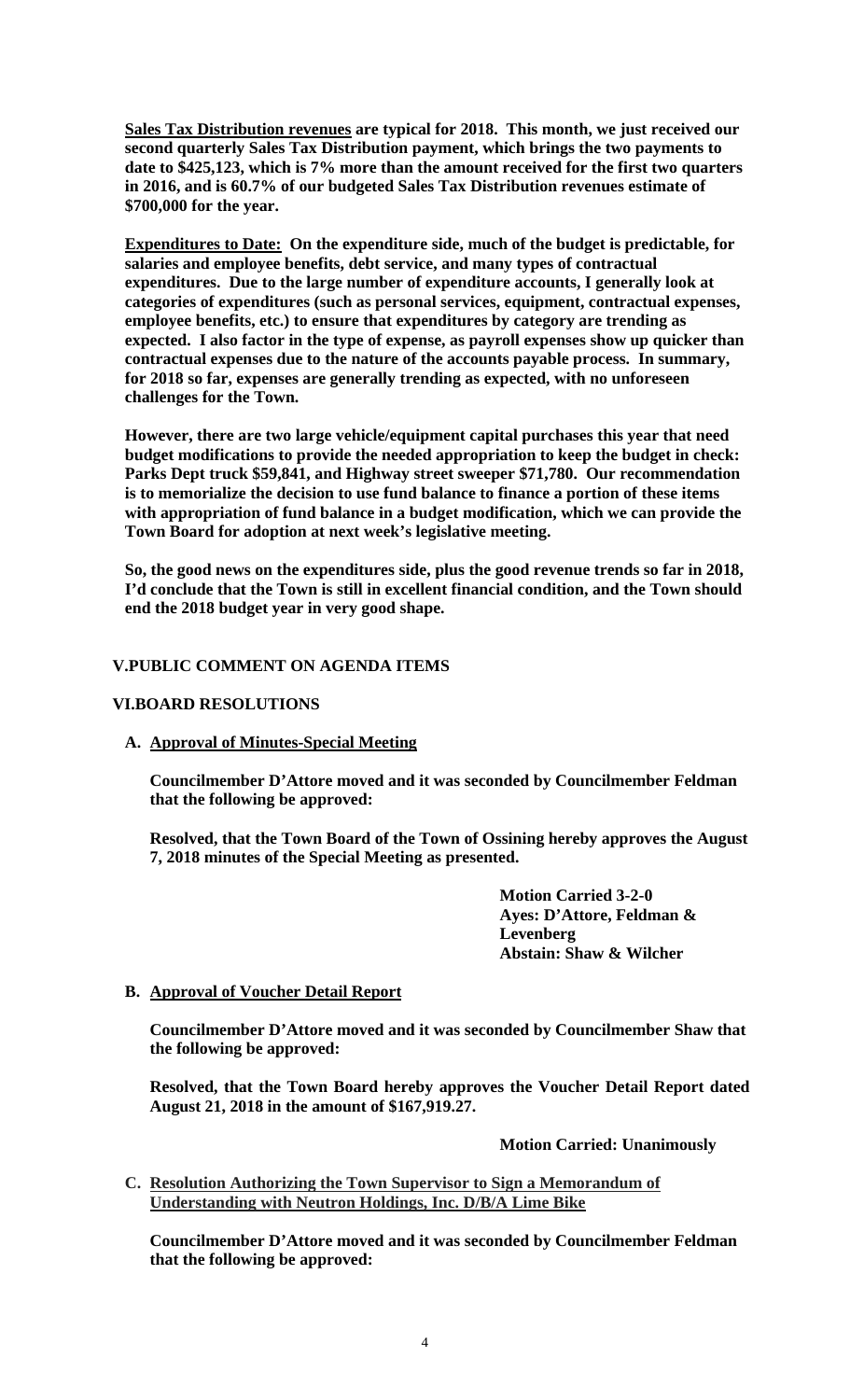**RESOLVED that the Town Supervisor is authorized to sign a Memorandum of Understanding with Neutron Holdings, Inc. d/b/a Lime Bike for the operation of a popup business to provide bicycles within the Town of Ossining between September 15 and 21, 2018, subject to approval by Town Counsel as to form.** 

### **Motion Carried: Unanimously**

## **D. Resolution of Support- Hudson River Estuary Program Grant**

**Councilmember D'Attore moved and it was seconded by Councilmember Feldman that the following be approved:** 

**Whereas, the Town of Ossining owns parkland at 1 Westerly Road, Louis Engel Park, along the Hudson River; and**

**Whereas, the Louis Engel Park beach provides river access to the community for fishing, kayaking, wading, and other forms of water recreation; and**

**Whereas, the Town is interested in rehabilitating the Louis Engel Park beach to provide enhanced river access to the community for other forms of water recreation including swimming; and**

**Whereas, improvements to the Louis Engel Park beach will employ sustainable shoreline practices as well as universal design to protect the area from storm damage and allow for people of all abilities to enjoy the beach area; and**

**Whereas, funding is available from the New York State Department of Environmental Conservation's Hudson River Estuary Program for planning for Hudson River Shoreline Access Retrofits, including the scope of the desired improvements to the Louis Engel Park beach; now therefore be it**

**Resolved, that the Town Board of the Town of Ossining hereby endorses an application being made by the Town Supervisor's office to the New York State Department of Environmental Conservation's Hudson River Estuary Program for planning for the rehabilitation of the Louis Engel Park beach.** 

## **Motion Carried: Unanimously**

# **VII. CORRESPONDENCE TO BE RECEIVED AND FILED**

## **VIII. MONTHLY REPORTS**

## **IX.VISITOR RECOGNITION**

## **X.ADJOURNMENT TO WORK SESSION**

**At 8:04 P.M., Councilmember D'Attore moved and it was seconded by Councilmember Shaw to enter into Work Session** 

 **Motion Carried: Unanimously** 

## **XI. WORK SESSION**

- **Leaf Blower Local Law- Discussion**
- **Executive Session: Advice of Counsel, Contracts & Personnel**

**At 9:08 P.M., Councilmember Shaw moved and it was seconded by Councilmember Wilcher to leave Executive Session.** 

 **Motion Carried: Unanimously**